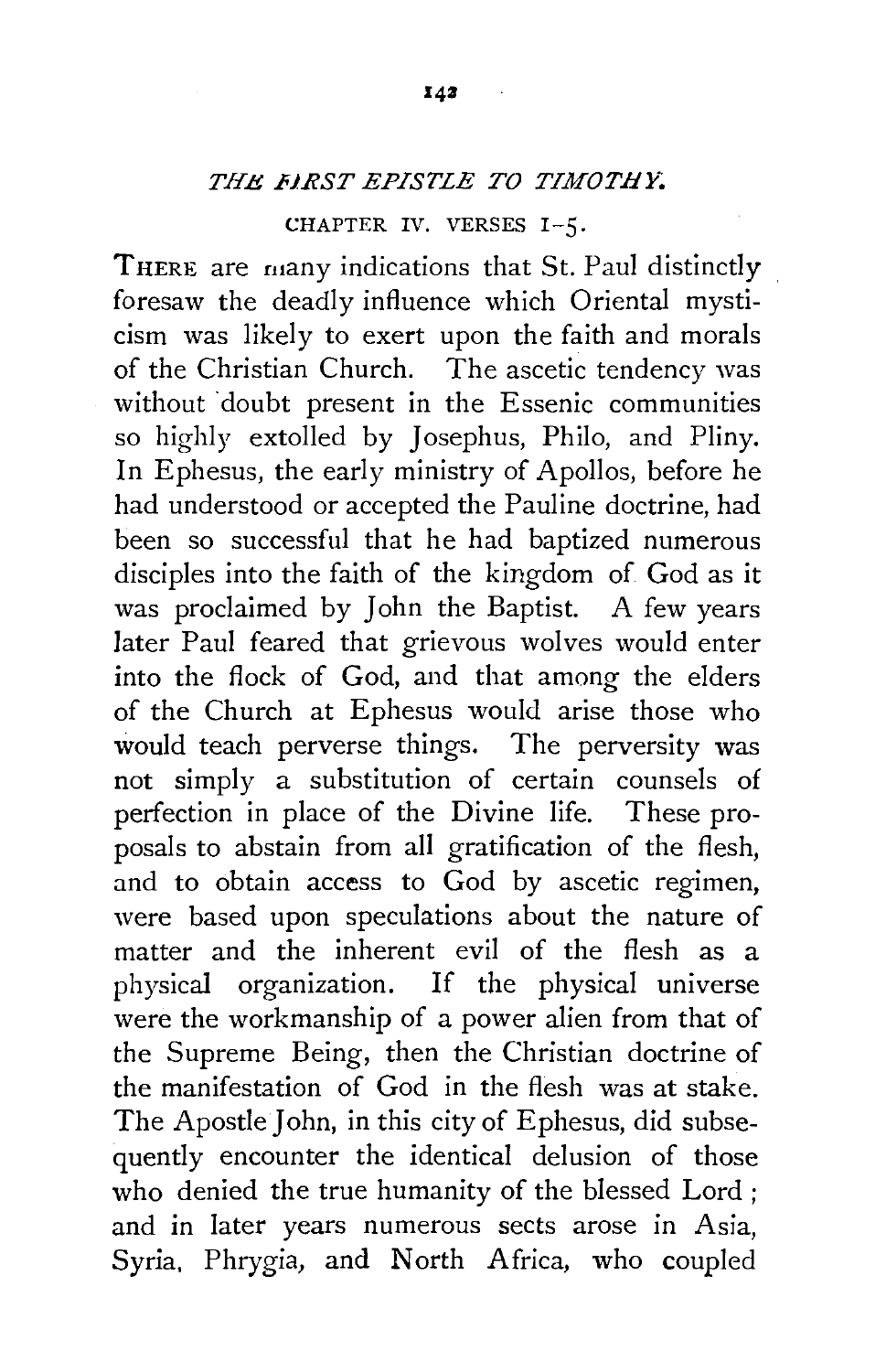fantastic views of the person of Christ, and rash and wild speculations touching the Incarnation, with theories of human life which threatened to break up the kingdom of God, and shatter all loyalty to the Supreme Giver of life.

It is not surprising that the prophetic mind of St. Paul should have anticipated this morbid and perilous delusion, nor that he should have been reminded of it when "the mystery of godliness" filled his thoughts with its own effulgent glory. He proceeds to say: " *The Spirit speaketh expressly," £.e.,* the Holy Ghost, who was ruling the Christian Church and directing the career of the Apostles, had given express utterance to a certain prophetic oracle. It will not do, -with Heydenreich, to translate *"spiritual men."* The Apostle does not hesitate to refer the outlook into the future to the source of all prophetic insight-to the Holy Spirit of God. The "express" utterance may, nay, must have come from the lips of ·living men, but it was nevertheless accepted as a Divine premonition. If it had come to the Church through the special consciousness of Paul, he would probably have written, "I know in the Spirit," or, "the Lord said unto me;" but by using a word which in later Greek<sup>1</sup> is invariably used for definite speech, he implies that the customary method by which the Spirit made known his will had been employed in this instance. *The Spirit speaketh expressly, that in later times or seasons.* The word *katpols* is used here almost in the sense of  $\gamma\rho o\nu o \hat{\kappa}$ . The essential idea of the latter is a " duration or period of time;" while

<sup>1</sup> Polybius and Strabo use the adverb. The earlier writers use the adjective  $\frac{1}{2}$ *nros*, in the sense of "settled and defined by speech."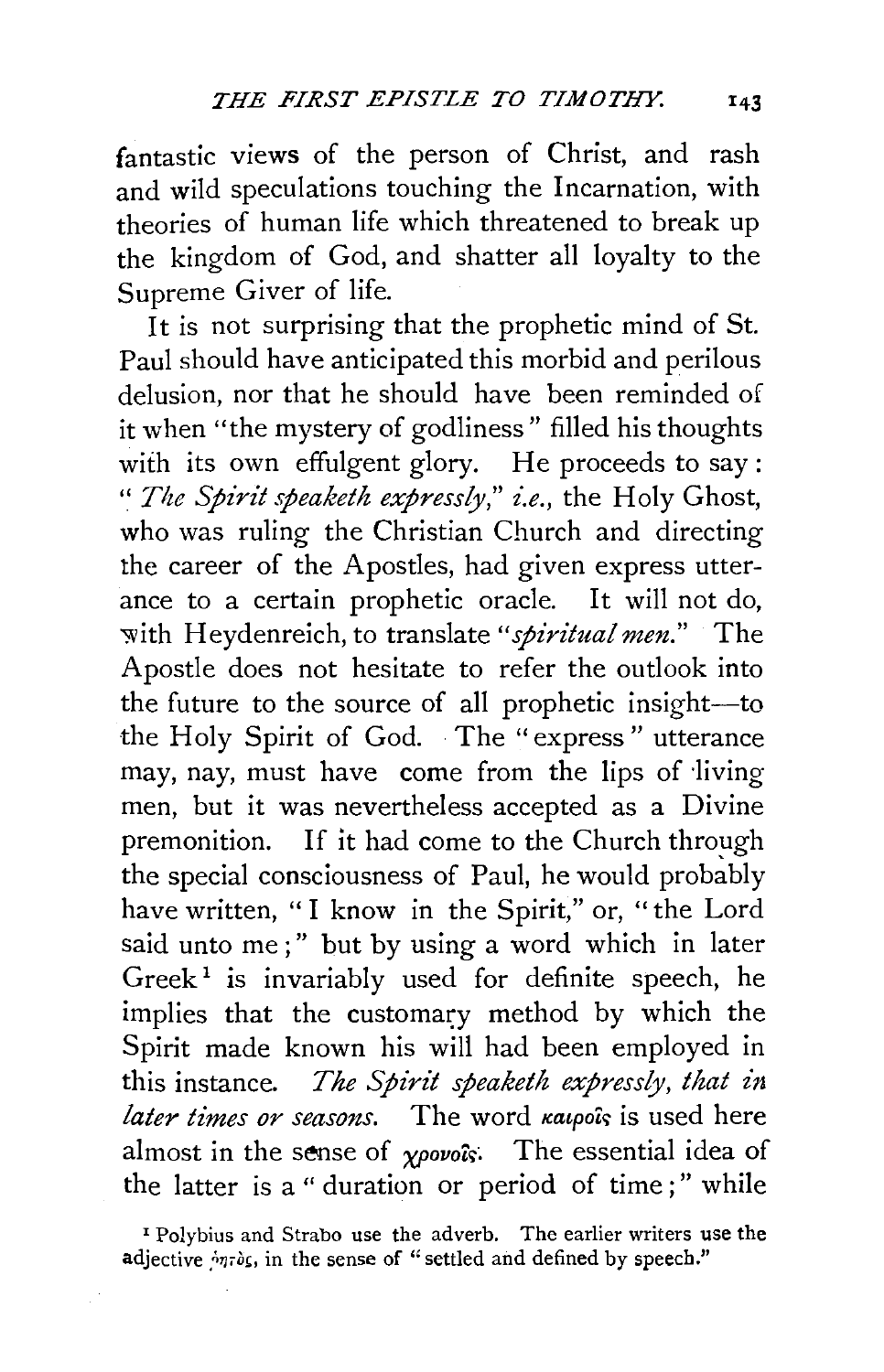the former word (only used in this place in similar construction) denotes "season," "opportunity," "critical moment," and probably suggests that the later times, when what he is about to describe may be expected to take place, will be " hours of crises " charged with great consequences to the Church ;—in these crises, *certain persons will depart from t.lte faith.* The phrase is not synonymous with " the last days" preceding the coming of the Lord to judgment, but with moments not far distant, when courage, fidelity, and loyalty to truth would be of infinite service. " The faith" here is "the mystery of godliness, which is confessedly great," and (as in Acts vi. 7; Jude, 3; Rom. i. 5; I Tim. vi. 21; 2 Tim. iii. 8) is used here for the great *object* which Christian faith embraces. *Giving heed* (cf. Chap. i. 4) *to deceptive spirits.* Paul recognizes here and elsewhere the dominion of the evil one, the supernatural energy and personal source of evil and falsehood. There is one great Spirit of Truth; there are numerous spirits of error and untruth, " rulers of the darkness of the world." Two or three thoughts are suggested:  $(i)$ The interference and anarchy effected by this energy are not physical, but spiritual. He refers not to any imperfect work of God in nature, but to " spiritual wickedness in high places." (2) These " spirits " are *"deceiving,"* not *coercing,* powers. They can be exposed, detected, resisted, and overcome. Moreover,  $(3)$  they do not entangle or vitiate our responsibility, and cannot baffle us unless we "give heed" to them. This becomes more clear when we find that these apostates from the faith will give heed also *to the teachings of damons--i.e.,* to the doctrines emanating from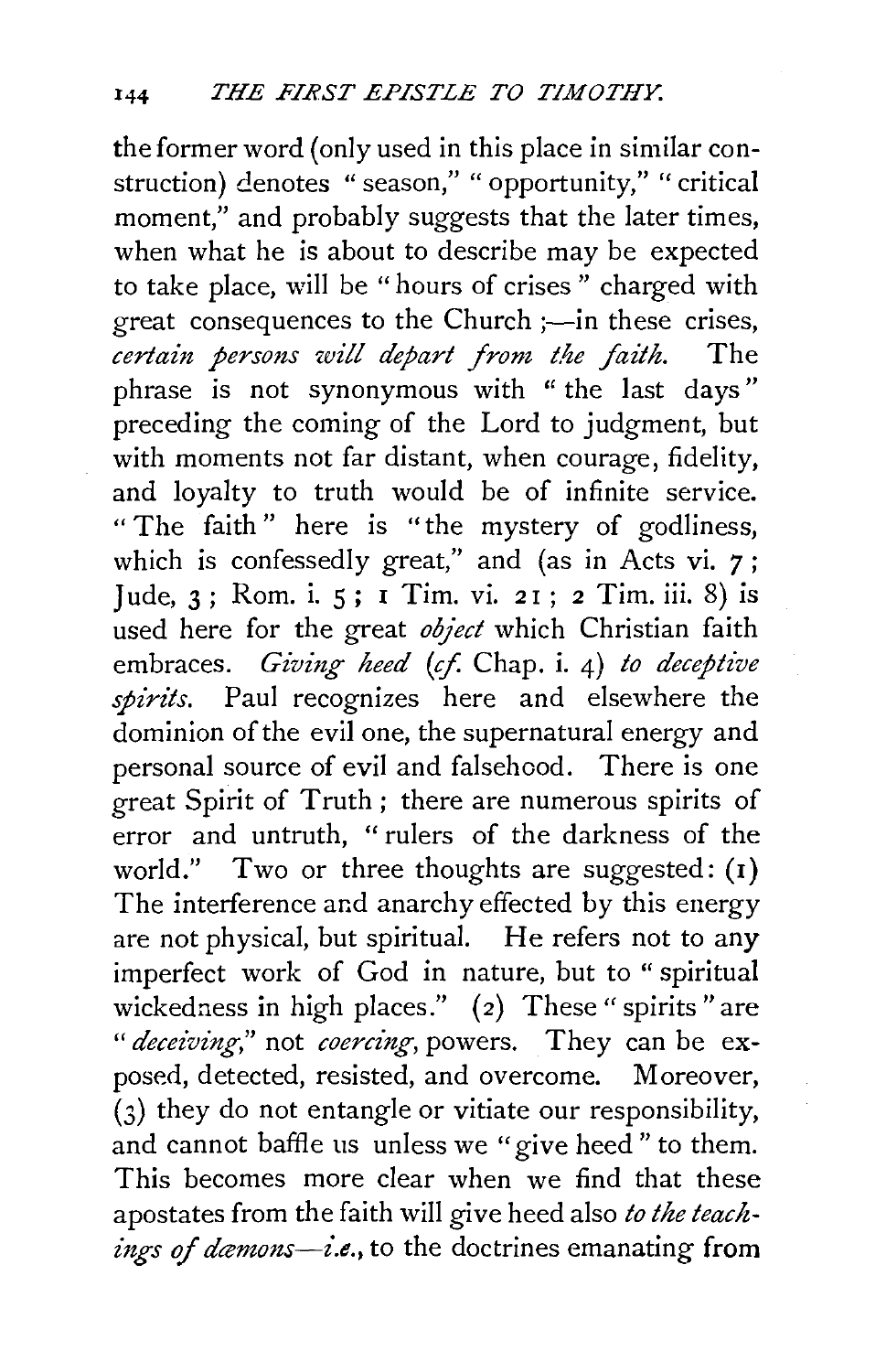devils. The Apostle is not referring to " doctrines about devils;" for the linguistic usage of the New Testament shews that the genitive is here "of the subject." $1$  The genitive clauses which follow are not in grammatical apposition with "the dæmons," as this would imply that the false teachers *were* the dæmons, or that the dæmons were suffering from seared consciences; but several clauses are prepositional adjuncts to the description of those who "give heed to the spirits that deceive and to the teachings of devils." They will act thus *in the hypocrisy of false speakers*, *who have been branded on their own consciences.*  Their hypocrisy consists in falsifying the great facts of nature, in disloyalty and treachery to the Supreme God, while they profess to have attained a higher Christian life. The delicacy of conscience has been branded as with hot iron, seared and made insensitive by the cautery of a burning lie. The language is as strong as words can make it, and blazes with the fire of a holy indignation. We are almost amazed to find that the "devilish" doctrine against which the Apostle protests by anticipation is,—

Verse 3.—Forbidding to marry, and commanding<sup>2</sup> *to abstain from meats, which God made* (once for all) for participation with thanksgiving by the faithful *and by those who have attained a full knowledge of the truth.* The Catholic Expositors are explicit in admitting the evil of these suggestions. Augustine<sup>8</sup> draws a distinction between abstaining from marriage as a counsel of perfection and forbidding it as a sin ;

<sup>3</sup> Cont. Faust, xxx. 6.<br>VOL. III.

<sup>1</sup>*Cf.* Col. ii. 22 and Jas. iii. 15, for his description of the wisdom which is not "from above."

<sup>&</sup>lt;sup>2</sup> Cf. for this construction **I** Cor. xiv. 34. *Kωλνόντων* is equivalent to  $\lambda \xi \gamma \omega \nu \mu \eta$ ; the  $\mu \eta$  is dropped in the second clause.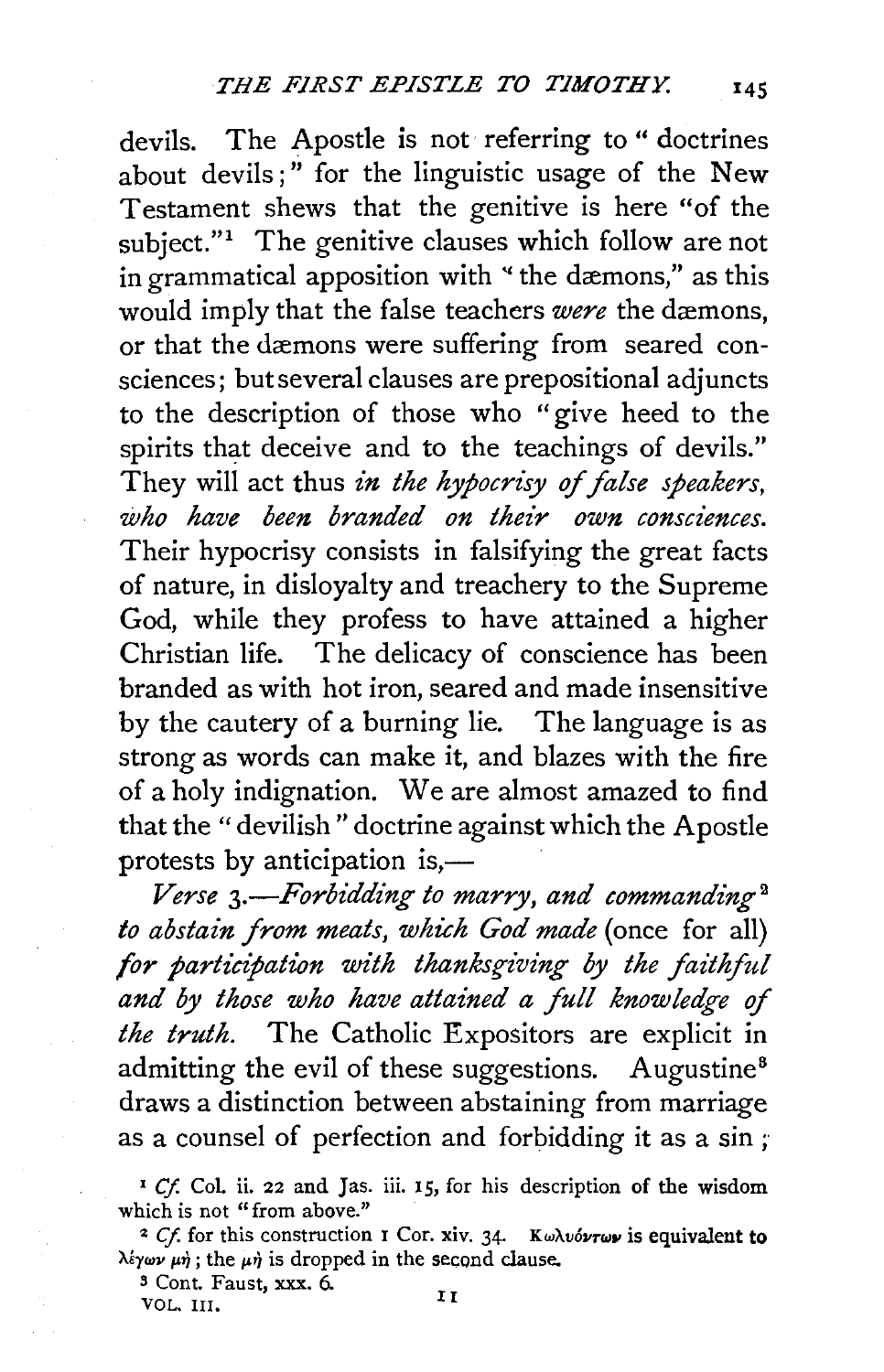between abstaining from meats for religious or moral purposes and doing so from the persuasion that they are in themselves evil. "The one," says he, "is the doctrine of Apostles and Prophets, and the other the doctrine of devils." The use which the Romish and ascetic writers have made of a few passages in the New Testament in apparent praise of celibacy runs, however, perilously near to that which is here condemned, by creating imaginary virtues and superrogatory merits. The gloss, often insisted on, that the Roman Church has never condemned marriage as such, does not go to the root of the delusion which was early transferred from Essenic asceticism, from Oriental Dualism, and from Buddhism into the Church of Christ. The supposition that there is any relation more saintly than that between a husband and wife, anything purer than a mother's love, or than the parental and filial relations arising from marriage, is closely blended with the claims of a hierarchy and the pretensions of Rome. In the earliest times it was associated with, and arose out of, ideas of the flesh, which compelled a different reading of "the flesh of Christ" and promoted the speculation that the Logos descended into a phantasmal body which had no real existence. It was this which rendered it imperative that all who would resemble Christ should reduce· the body by continual mortification to a phantasmal or unreal state. Josephus shews that the Essenes had gone quite far enough in this direction already to make the prophecy thus quoted by Paul perfectly comprehensible and necessary.<sup>1</sup> Considerable light is thrown upon this ascetic dietary by Philo, "De Vita Contemplativa," c. iv., "The Thera-

x B. *{* ii. 82 ; Ant. xviii. r, 5·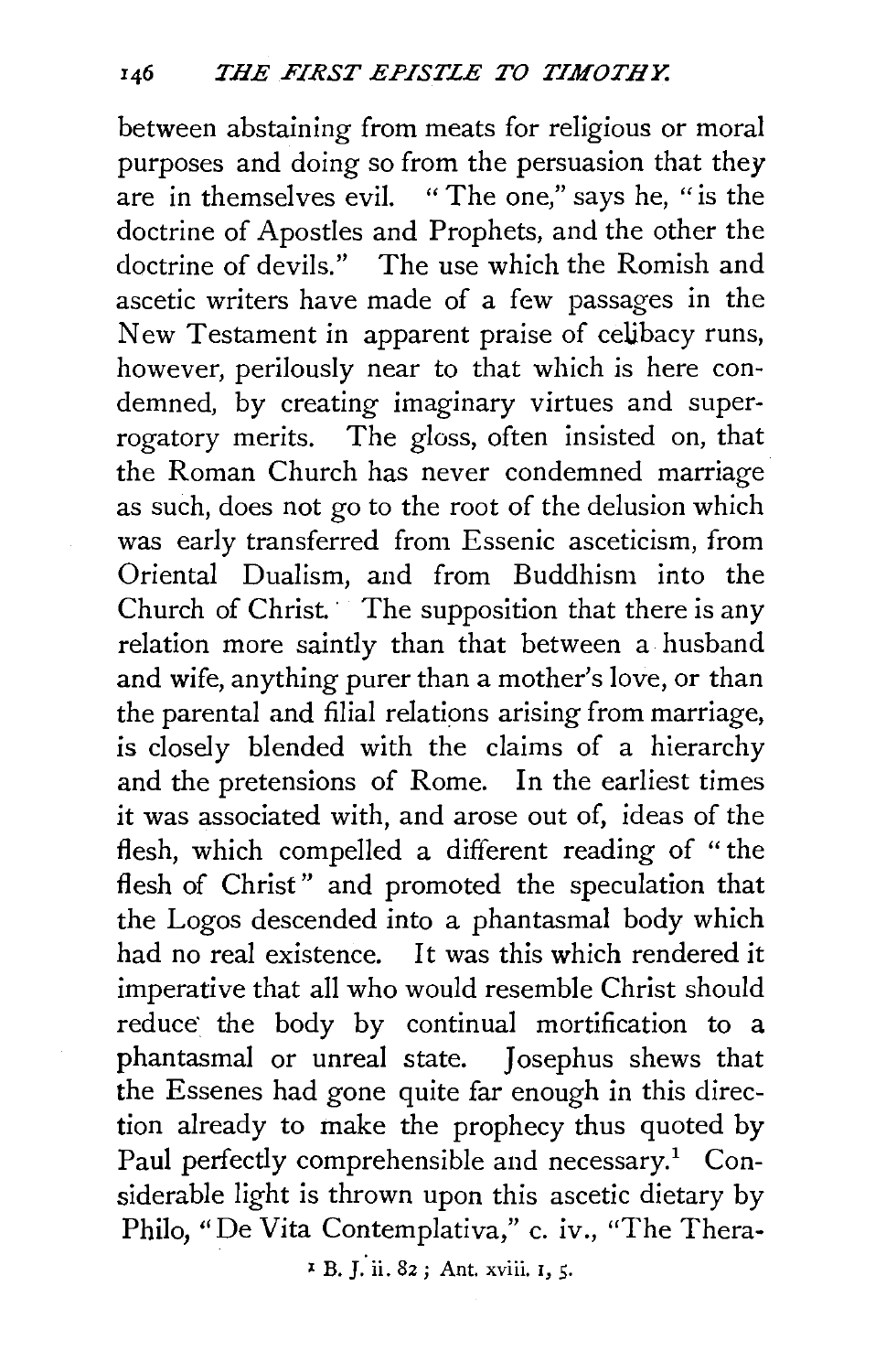peutæ eat nothing of a costly character, but plain bread and a seasoning of salt, which the more luxurious of them do further season with hyssop; and their drink is water from the spring ; for they oppose those feelings which nature has made mistresses of the human race, namely, hunger and thirst, giving them nothing to flatter or humour them, but only such things as it is not possible to do without. On this account they eat only so far as not to be hungry, and they drink just enough to escape from thirst, avoiding all satiety as an enemy and plotter against both soul and body."

There was a vast difference in degree between this counsel of perfection and that pursued in hundreds of Buddhistic monasteries, and moreover that which was subsequently followed by the African and Syrian recluses, and by multitudes who submitted to the more stringent ascetic rules, by men and women who have thought to praise God by feasting on stinking fish and inhaling the incense of rancid tallow, by laceration of the flesh and revolting filthiness of person and attire; but the principle, the dualistic root of the evil, is the same in both cases, and the Apostle in these grand words supplies the true antidote to it. Paul did not meet the speculation of Cerinthus, or Saturninus, or Marcion, by anticipative argument, but he maintained a counter-position of immense significance. His position was, that the Creator of the world has purposed the joy of his creatures and would have them take his gifts as a holy eucharist. He implied that those who have received the faith of Christ are alone adequately alive to the beneficence of God.<sup>1</sup>

<sup>&</sup>lt;sup>1</sup> The absence of a second article before  $i\pi\epsilon\gamma\nu\omega\kappa\delta\sigma\iota$  shews that this clause, together with  $\pi u \sigma \tilde{c}$ , expresses one idea, and does not justify any reference to some special *gnosis* acquired by a party or clique in the Church.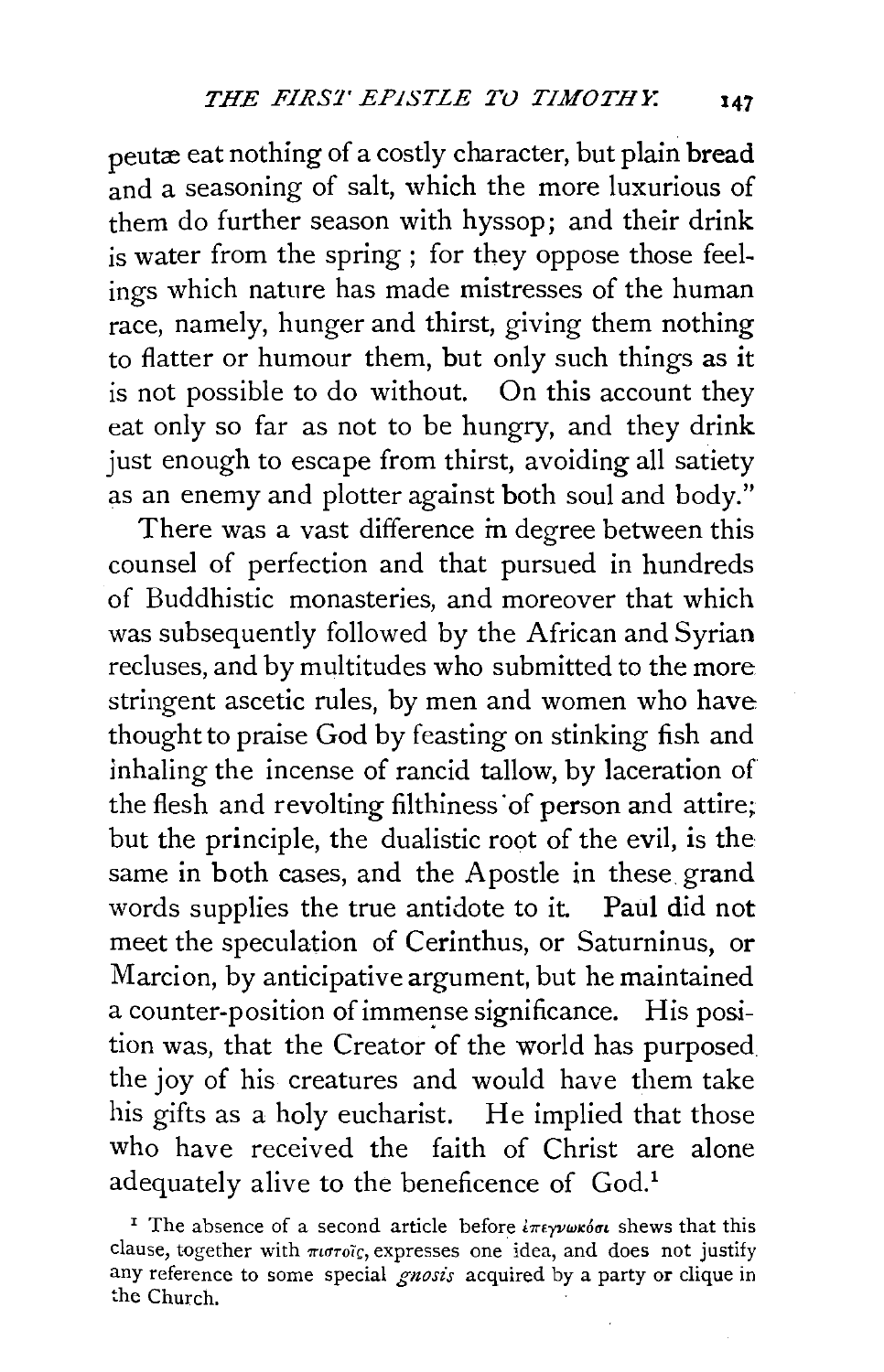*Verse* 4.—Bengel takes the  $\delta \tau \iota$  ("*that*") as introducing THE TRUTH, which, when deeply appreciated or accepted, will justify the thankful reception of God's gifts. It is better, with Huther and Ellicott, to take the  $\delta \tau i$  as causal, and as providing a confirmation of the preceding sentence, for two reasons : (I) " *The truth* " is, in Biblical usage, not an isolated proposition, or a solitary principle, however great, but the whole complex of the Divine thought, the accurate expression of the reality of things. (2) There are parallelisms in the language of the sentence which now follows with that which has preceded.<sup>1</sup> We take it, then, as follows *:-Because every creation* of *God is good,* beautiful, or excellent, and because *nothing is to be rejected* if *it be received with thanksgiving.* 

There is a reference here to the root-principle of Hebrew revelation, that " all things are of God," that God pronounced all things to be very good. Deep knowledge of the goodness of God's workmanship and a delight in his supreme and holy will are accompaniments of the highest faith. Here is the resting in and with God which is the true Sabbatism. Coleridge put the idea grandly in his" Religious Musings," for, when portraying the man who has "saturated" his "constant soul" with the truth of the Divine Love, he says,—

> " From himself he flies : Stands in the sun, and with no partial gaze Views all creation ; and he loves it all, And blesses it, and calls it very good ! This is indeed to dwell with the Most High! Cherubs and rapture-trembling Seraphim Can press no nearer to the Almighty's throne."

<sup>1</sup> The  $\kappa r$ *ioua* with *ikrisev*, the repetition of *μετά ευχαριστίας* and *μετά ).l'Jp>/;tV* With *\ap{3aVOJ1El'OV.*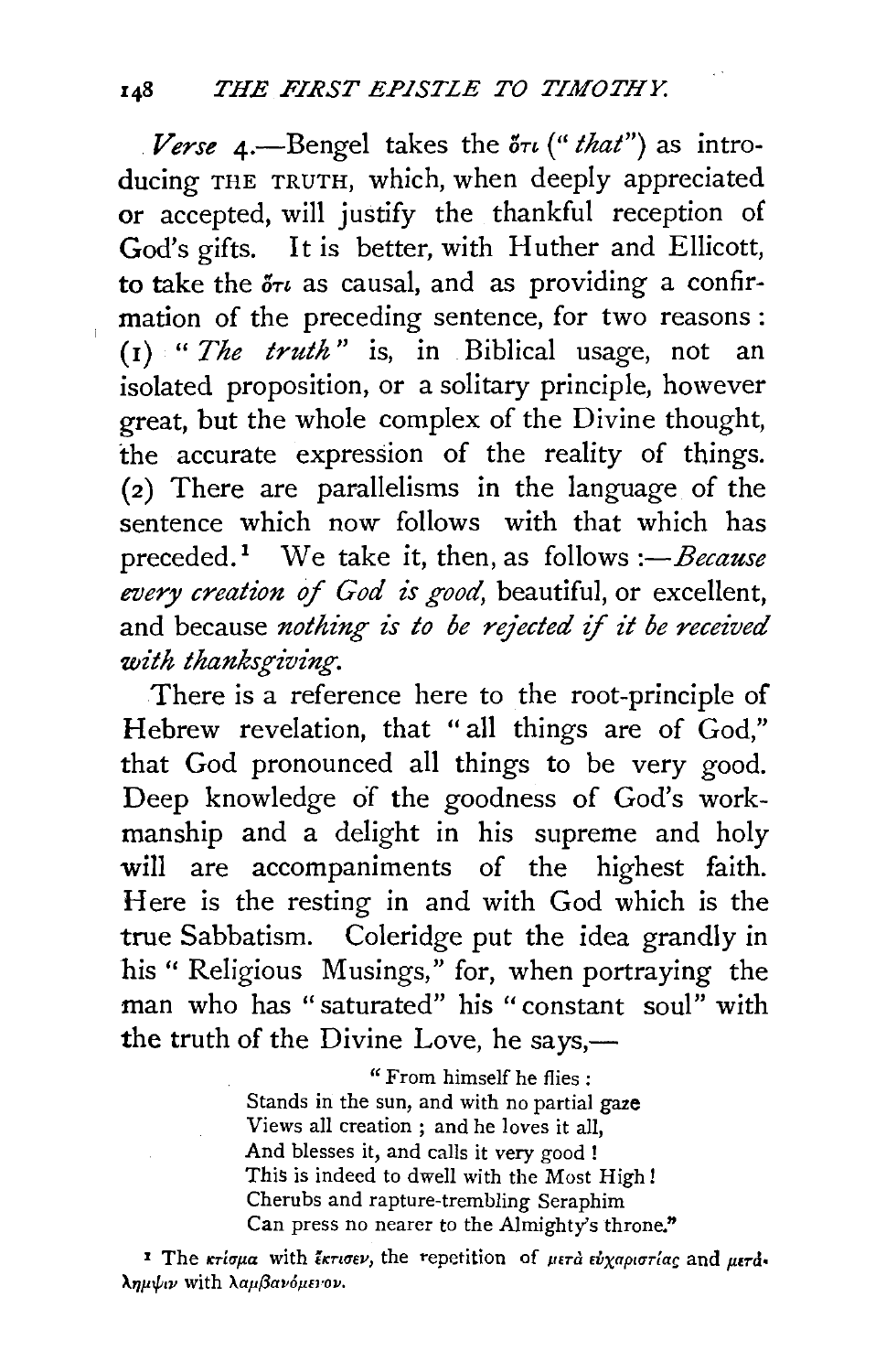St. Paul elsewhere said (Romans xiv. 14) "that nothing is common on its own account" *(per se),* and, verse 20, "that all things are pure to the pure mind." Our Divine Lord "purified all meats"<sup>1</sup> by the grand assertion that "nothing from without entering into a man has the power to defile him." Wettstein, and many Commentators since, here quote the noble line in the "Iliad" of Homer, "the glorious gifts of the gods are not to be rejected by thee." St. Paul, however, inserts an important condition : *"if it* [the  $\kappa\tau$ *ioua] be received with thanksgiving.*" Thanksgiving sweetens common mercies by recognizing the hand of the Giver. Prayer and supplication are incomplete without thanksgiving. (Phil. iv. 10.) The wings of prayer are praise. Because we have received so much, we trust the infinite fulness of Love. The *eucharistia* of the Apostle is not a mere sense of gratification ; it is not the eager or greedy clutching at the possible delights of the flesh or of the mind. Paul speaks of a communion with God, a response to the great Giver, a lifting up of heart to Him who gives. There is a safeguard here from possible abuse of the glorious liberty of the sons of God; while the words which follow make it quite clear that St. Paul justified no license, and would himself turn every meal into a eucharist, into a Divine service. For (says he) it *£s made holy* (not declared to be pure and holy) *by the Word* of *God, and* intercession or *prayer.* The verb  $\dot{a}\gamma\dot{a}\zeta$ era $i$  is not merely declarative, but causative.

<sup>&</sup>lt;sup>1</sup> That is, if we are to take the critical reading,  $\kappa a \theta a \rho i \zeta \omega \nu$ , in St. Mark vii. 19. *Cf.* Tischendorf, Lachmann, and Tregelles. Origen made this use of the passage as it stands in St. Mark's GospeL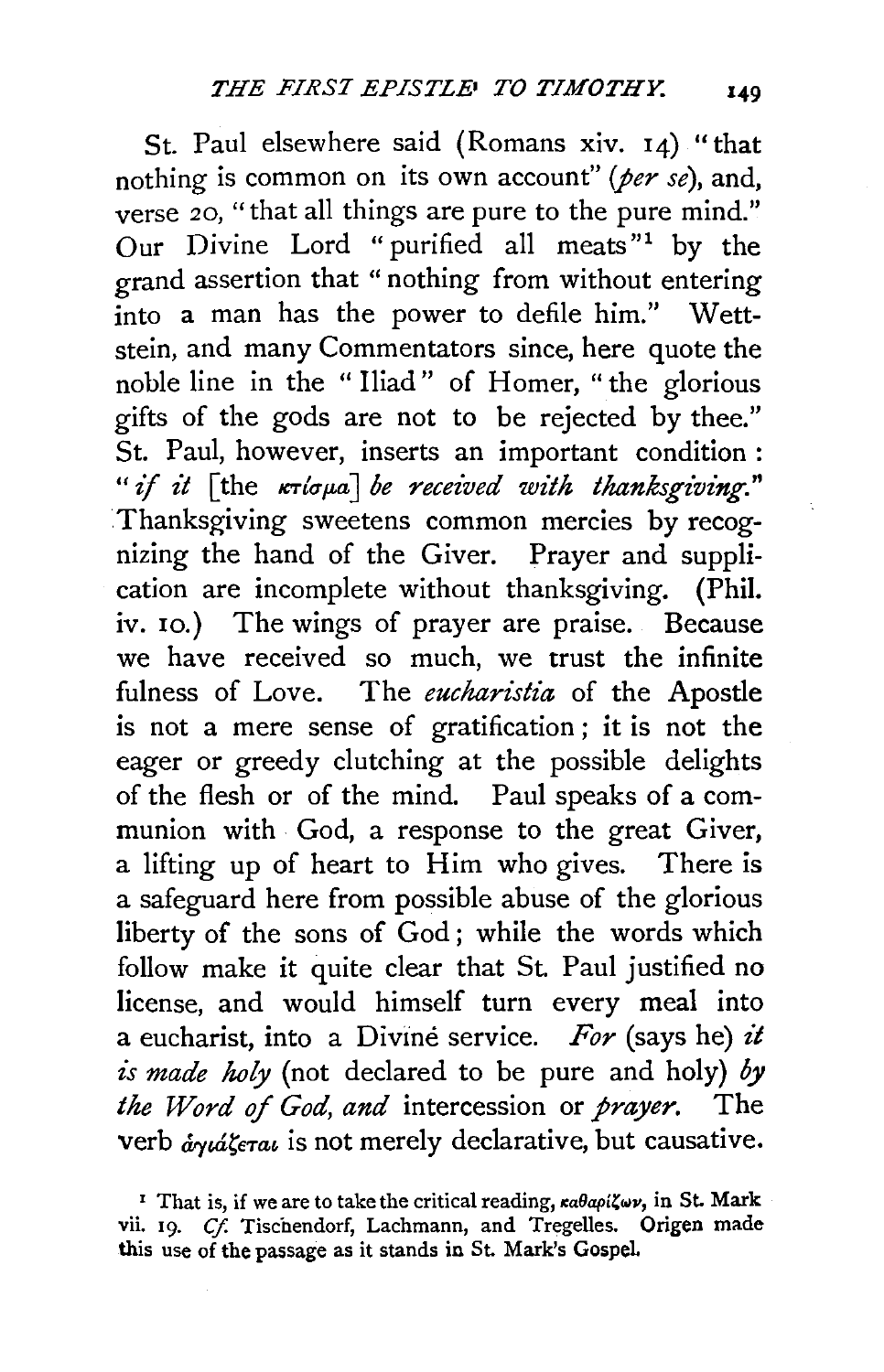It describes an action which is productive of a holy thing. The common food of earth is not defiling nor cursed in the hands or lips of one who consciously receives it from the Holy God, and does so with *the word of God and prayer.* Some have supposed that the "Word of God" is the talismanic utterance of the sanctifying name of God, and others that it is the revealed distinction of the clean and unclean meats,-a position which would be strangely discordant with Paul's whole doctrine of food. I prefer to take here the " Word of God" as the revelation of God in the Scriptures, which warrants our reception of the Divine gifts, which is often peculiarly adapted to be the medium of expressing to God our thanksgiving and prayer for his mercies. That Word of God gives lifesustaining power to the creatures of his hands. Man does not live by bread alone, but by the Word proceeding from the mouth of God. The religious acts which Christian people customarily perform over their food need fresh consideration. Some mumble a talismanic charm without meaning or reverence ; others take the opportunity for uttering lengthened prayer for spiritual blessings. It would be well to study how best to give to our daily bread a sanctifying meaning and sacramental value, how we can most sincerely and consciously receive gifts from God, and consecrate them by telling Him our gratitude. Charles Lamb asked why we should say " grace before meat," and not " grace before Milton." Why, indeed ? Yet why should we ever lose so good an opportunity of realizing our dependence and sanctifying the "creatures of God" ?